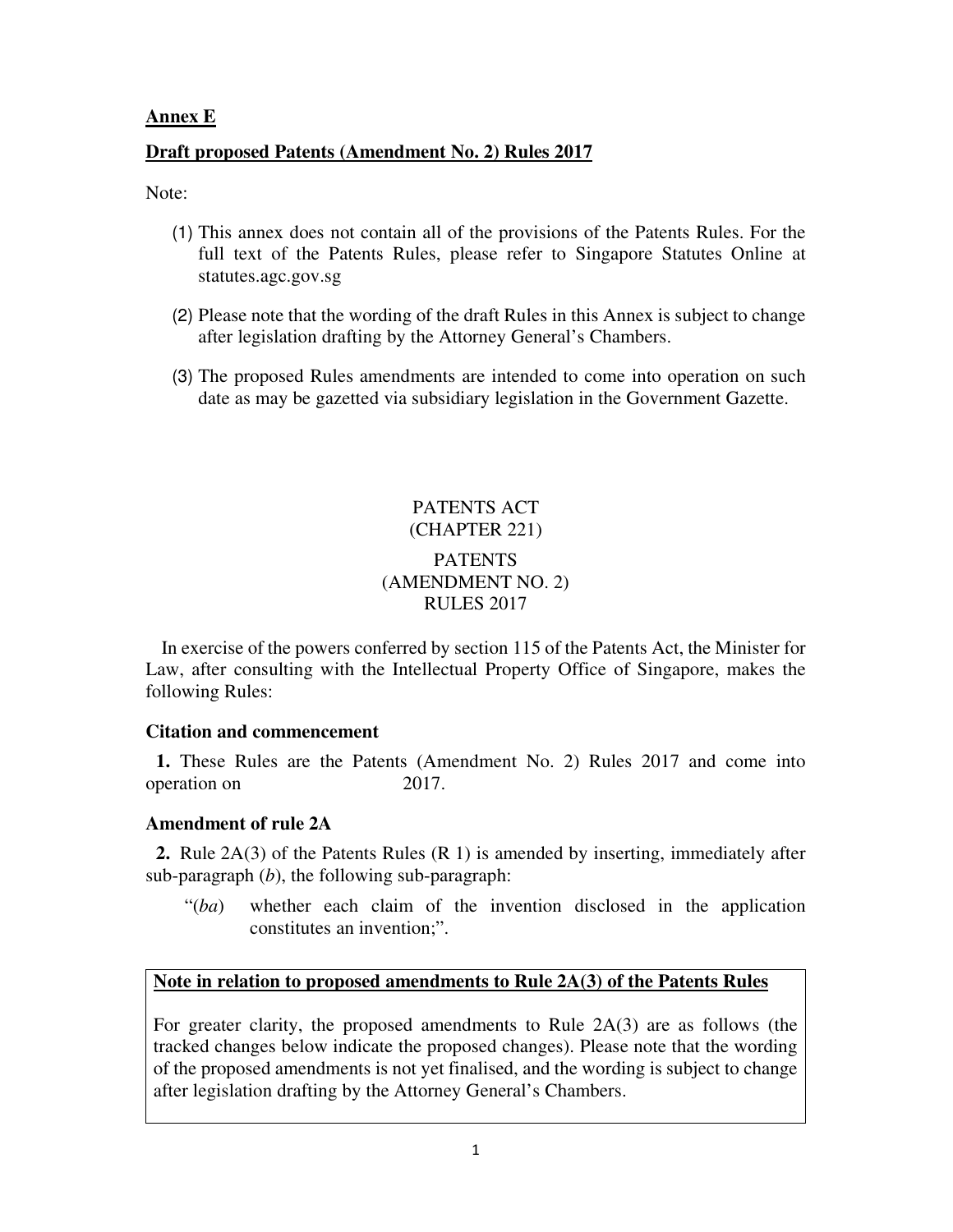Rule 2A(3) of the Patents Rules

(3) For the purposes of the definition of "supplementary examination" in section 2(1), the matters to be determined by an Examiner when conducting a supplementary examination in relation to an application for a patent (referred to in this paragraph as the application in suit) are —

(a) whether each claim in the application is supported by the description of the invention;

(b) whether, at the time the prescribed documents referred to in section 29(1)(d) are filed, each claim in the application in suit is related to at least one claim which —

- (i) is set out in the prescribed documents relating to the corresponding application, corresponding international application or related national phase application referred to in section  $29(1)(d)$ , or to the application in suit during its international phase; and
- (ii) has been examined to determine whether the claim appears to satisfy the criteria of novelty, inventive step (or nonobviousness) and industrial applicability (or utility);

(*ba*) whether each claim of the invention disclosed in the application constitutes an invention;

(c) whether the invention is an invention referred to in section 13(2) that is not patentable;

(d) whether the invention is an invention referred to in section 16(2) that is not to be taken to be capable of industrial application;

(e) whether there is —

(i) any other application for a patent for the same invention, with the same priority date, filed by the same applicant or his successor in title; and

(ii) any earlier grant of a patent for the same invention, with the same priority date, to the same applicant or his successor in title; and

(f) whether the application discloses any additional matter referred to in section 84(1) or (1A) or any matter referred to in section 84(2).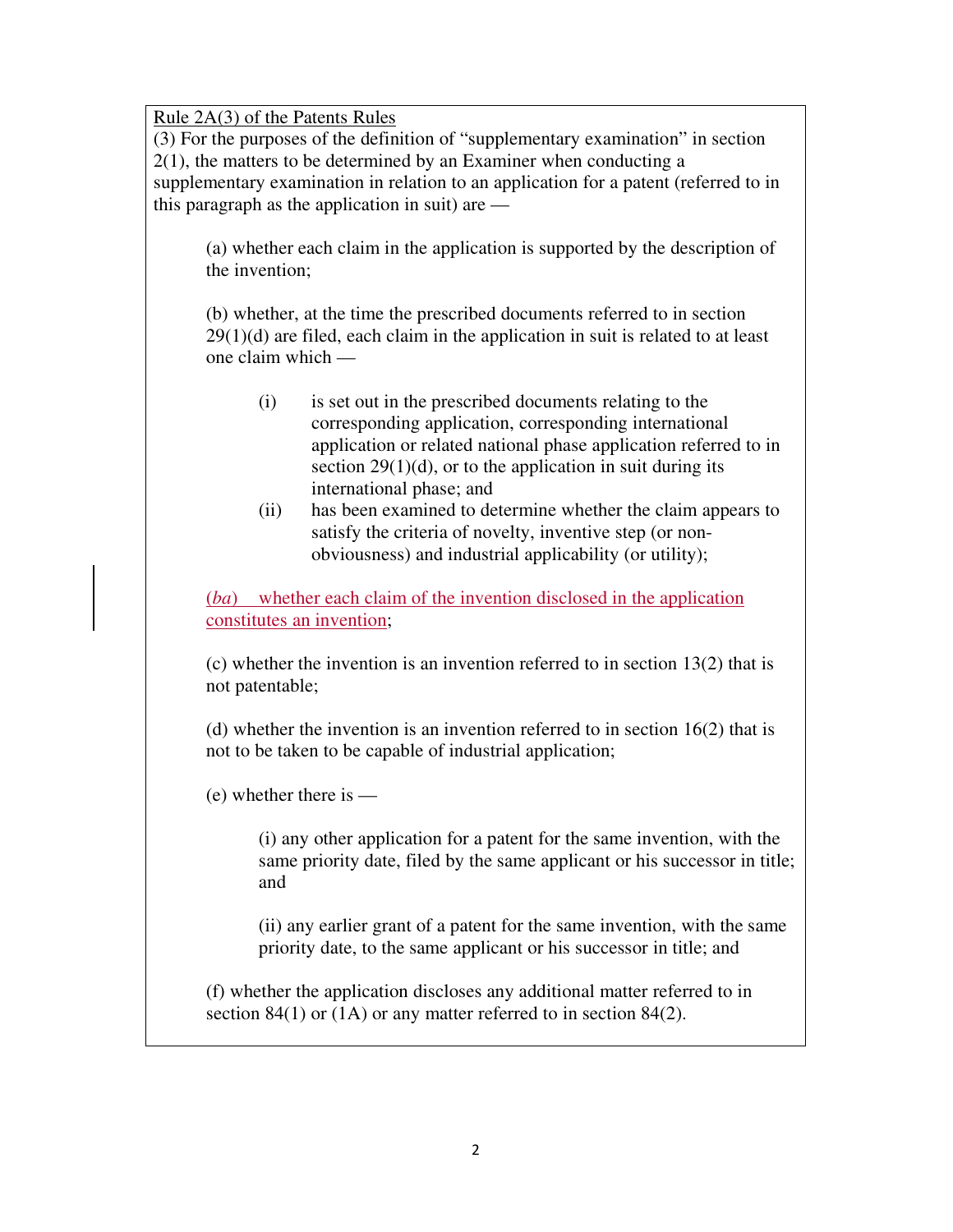#### **Deletion and substitution of rule 8**

**3.** Rule 8 of the Patents Rules is deleted and the following rule substituted therefor:

#### "**Written evidence in support of circumstances in section 14(4), etc.**

**8.**—(1) The supporting written evidence mentioned in section 14(5C) filed by an applicant for a patent must comply with the following requirements:

- (*a*) The supporting written evidence must be by statutory declaration or affidavit, and must enclose all supporting documents;
- (*b*) Where the applicant wishes to rely on the circumstances described in section  $14(4)(c)$ , the supporting written evidence must —
	- (i) state that the invention to which the applicant's application relates was in fact exhibited at an international exhibition;
	- (ii) state the opening date of the exhibition and, where the first disclosure of the invention did not take place on the opening date, the date of the first disclosure; and
	- (iii) enclose one or more supporting documents identifying the invention that was exhibited at the exhibition.
- (*c*) Where the applicant claims that the publication by a foreign intellectual property office of an application for an intellectual property right containing matter constituting the invention to which the applicant's application relates, or a registration of an intellectual property right pursuant to such an application, was erroneous for the reason mentioned in section  $14(5A)(b)$  or  $(5B)$ , the supporting written evidence must enclose an acknowledgment from the foreign intellectual property office —
	- (i) stating that the publication was erroneous and the reason for the publication being erroneous; and
	- (ii) in a case mentioned in section 14(5B), stating the earliest date on which the publication ought to have been made under the law or treaty governing the application.

(2) For the purposes of section 2(2), a statement may be published in the journal that an exhibition described in the statement falls within the definition of international exhibition in section 2(1).

(3) In this rule, "foreign intellectual property office" has the same meaning as in section  $14(8)$ .".

#### **Note in relation to proposed amendments to Rule 8 of the Patents Rules**

The new proposed Rule  $8(1)(a)$  (as shown above) applies when the applicant claims any of the grounds under Section 14(4)(a) to 14(4)(e) of the Patents Act (as amended by the Patents (Amendment) Act 2017).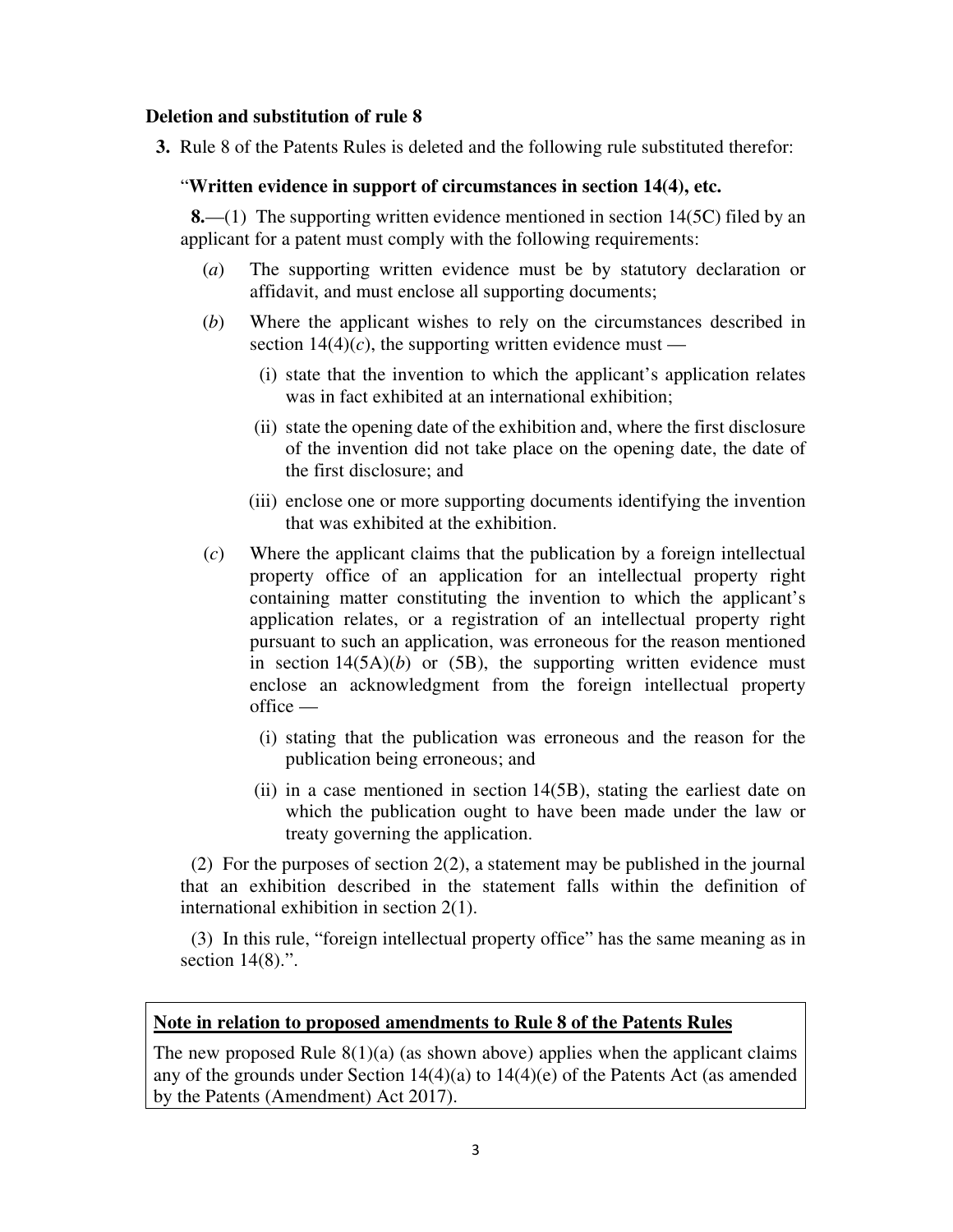The new proposed Rule  $8(1)(b)$  (as shown above) applies when the applicant claims the international exhibitions ground in Section  $14(4)(c)$  of the Patents Act (as amended by the Patents (Amendment) Act 2017). The proposed amendments remove the following two requirements for an applicant claiming the international exhibitions ground:

- (a) the requirement to inform the Registrar in writing on the same day of filing the application for the patent, that the invention has been displayed at an international exhibition (as seen in the current Rule 8(1) of the Patents Rules); and
- (b) the requirement to obtain a certificate from the international authority responsible for the international exhibition (as seen in the current Rule 8(2) of the Patents Rules).

The new proposed Rule  $8(1)(c)$  (as shown above) applies where the applicant claims that the publication by a foreign intellectual property office of an application for an intellectual property right containing matter constituting the invention to which the applicant's application relates, or a registration of an intellectual property right pursuant to such an application, was erroneous for the reason mentioned in section  $14(5A)(b)$  or  $(5B)$  (the new Section  $14(5A)(b)$  and Section 14(5B) of the Patents Act can be seen in Section 2(c) of the Patents (Amendment) Act 2017).

The new proposed Rule  $8(2)$  (as shown above) replicates the provision in the existing Rule 8(5) of the Patents Rules.

The new proposed Rule 8(3) (as shown above) states that the term "foreign intellectual property office" as used in the new proposed Rule 8 has the same meaning as in section 14(8) (the new Section 14(8) of the Patents Act can be seen in Section 2(e) of the Patents (Amendment) Act 2017).

The new proposed Rule 8 (as shown above) deletes the current Rule 8(6) of the Patents Rules. The new proposed Rule 8(1), 8(2) and 8(3) (as shown above) shall also apply to international applications for a patent (Singapore).

For the savings and transitional provisions, please refer to the draft Rule 8(2) at the end of this Annex – " Rule 3 does not apply to or in relation to any application for a patent the date of filing of which is before the date of commencement of rule 3."

The text of the current Rule 8 of the Patents Rules is extracted below for ease of reference.

Current text of Rule 8 of the Patents Rules

International exhibitions

8.—(1) An applicant for a patent who wishes the disclosure of matter constituting an invention to be disregarded in accordance with section 14(4)(c) shall, within the same day of filing the application for the patent, inform the Registrar in writing that the invention has been displayed at an international exhibition.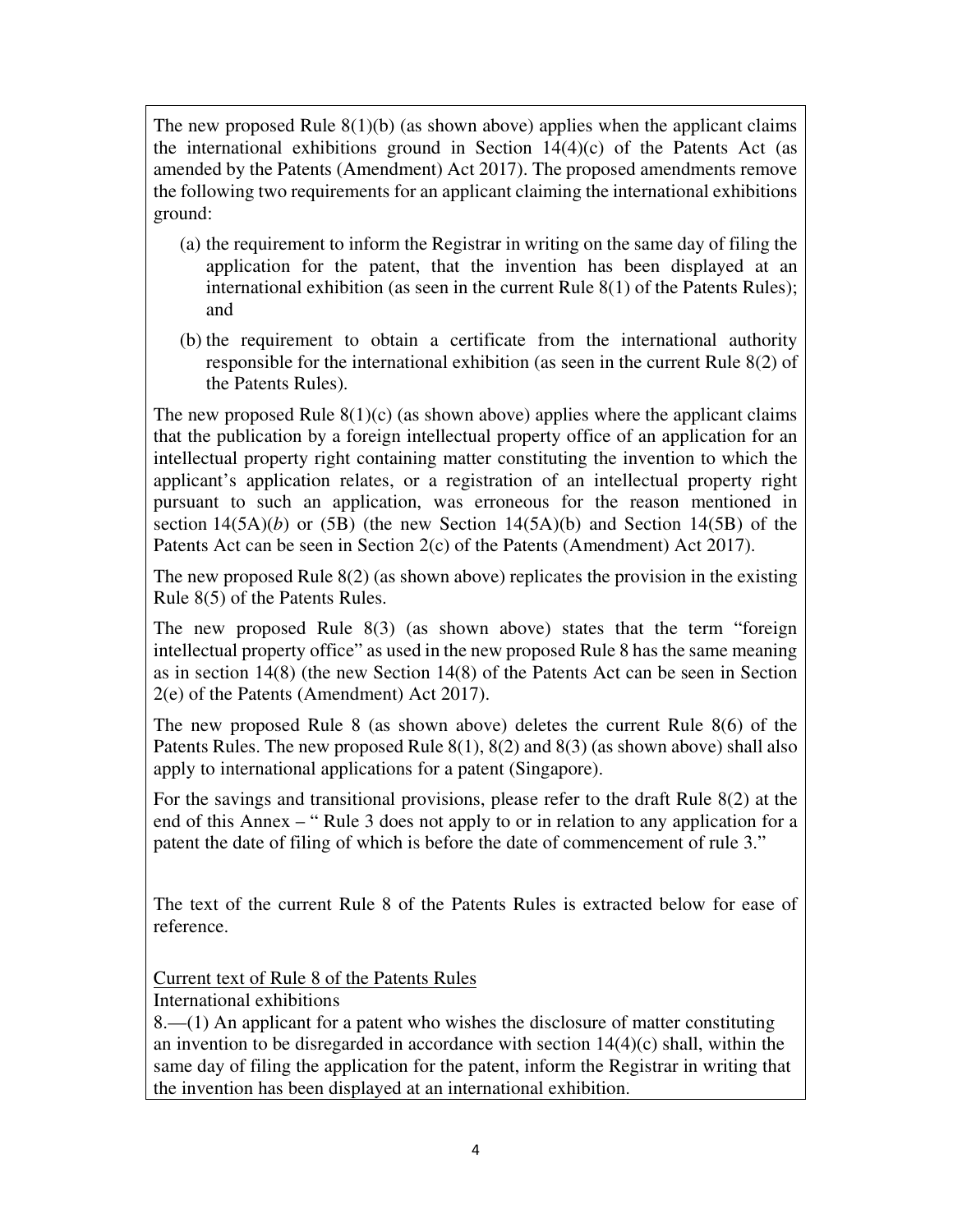(2) The applicant shall, within 4 months from the day of filing the application, file a certificate, issued by the authority responsible for the exhibition, stating that the invention was in fact exhibited there.

(3) The certificate shall also state the opening date of the exhibition and, where the first disclosure of the invention did not take place on the opening date, the date of the first disclosure.

(4) The certificate shall be accompanied by an identification of the invention, duly authenticated by the authority.

(5) For the purposes of section 2(2), a statement may be published in the journal that an exhibition described in the statement falls within the definition of international exhibition in section 2(1).

(6) In the case of an international application for a patent (Singapore), the application of this rule shall be subject to rule 86(4).

# **Amendment of rule 43**

**4.** Rule 43 of the Patents Rules is amended by inserting, immediately after paragraph (3), the following paragraph:

"(4) The prescribed date mentioned in section 29(11A) is 1 January 2020.".

# **Note in relation to proposed amendments to Rule 43 of the Patents Rules**

The text of the new Section 29(11A) can be found in Section  $3(c)$  of the Patents (Amendment) Act 2017.

For greater clarity, the proposed amendments to Rule 43 are as follows (the tracked changes below indicate the proposed changes). The closure of the supplementary examination route will commence from 1 January 2020.

Rule 43 of the Patents Rules

Period for filing request for search and examination report, request for examination report or request for supplementary examination report

43.—(1) Subject to paragraph (2), the period prescribed for filing a request for a search and examination report under section 29(1)(b) or a request for an examination report under section 29(1)(c) or (3) shall be —

(a) subject to sub-paragraph (b), 36 months after  $-$ 

(i) the declared priority date of the application; or (ii) where there is no declared priority date, the date of filing of the

application; or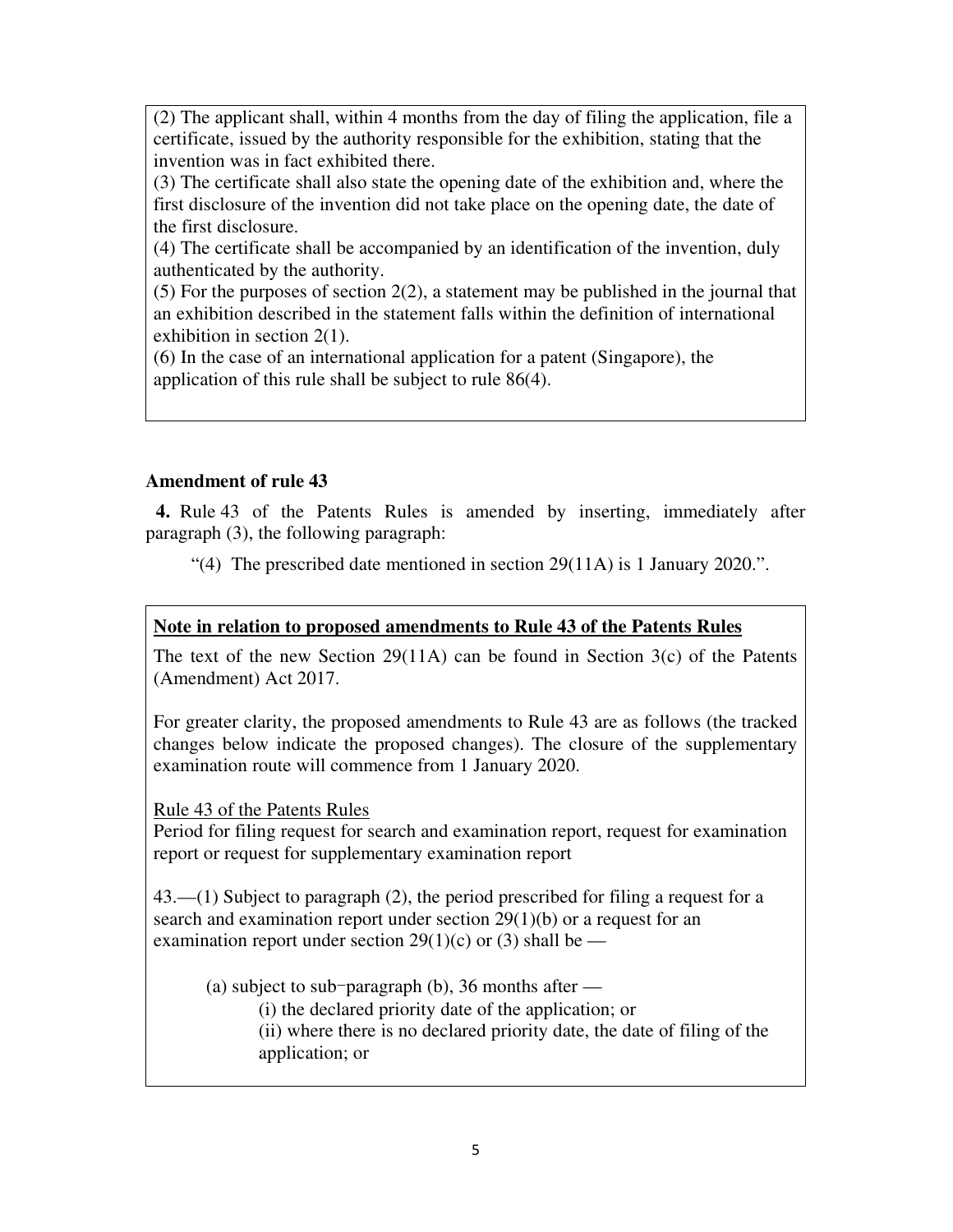(b) where a new application is filed under section  $20(3)$ ,  $26(11)$  or  $47(4)$ ,  $36$ months after the actual date of filing of the new application.

(2) Where the Registrar sends the applicant a copy of the search report under section 29(2)(b) at any time later than one month before the expiry of the period prescribed under paragraph  $(1)(a)$  or  $(b)$ , as the case may be, the period prescribed for filing a request for an examination report under section 29(3) shall be one month from the date of the Registrar's letter forwarding the copy of the search report sent under section  $29(2)(b)$ .

(3) The period prescribed for filing a request for a supplementary examination report under section 29(1)(d) shall be  $-$ 

(a) subject to sub-paragraph (b),  $54$  months after —

(i) the declared priority date of the application; or

(ii) where there is no declared priority date, the date of filing of the application; or

(b) where a new application is filed under section  $20(3)$ ,  $26(11)$  or  $47(4)$ , 54 months after the actual date of filing of the new application.

(4) The prescribed date mentioned in section 29(11A) is 1 January 2020.

# **Amendment of rule 46**

**5.** Rule 46(1A) of the Patents Rules is amended by inserting, immediately after sub- -paragraph (*b*), the following sub-paragraph:

 $"(*ba*)$  the invention defined in any claim does not constitute an invention;".

# **Note in relation to proposed amendments to Rule 46(1A) of the Patents Rules**

For greater clarity, the proposed amendments to Rule 46(1A) are as follows (the tracked changes below indicate the proposed changes). Please note that the wording of the proposed amendments is not yet finalised, and the wording is subject to change after legislation drafting by the Attorney General's Chambers.

Rule 46(1A) of the Patents Rules

(1A) If during a supplementary examination under section 29(6)(a), the Examiner is of the opinion that  $-$ 

(a) any claim in the application is not supported by the description of the invention;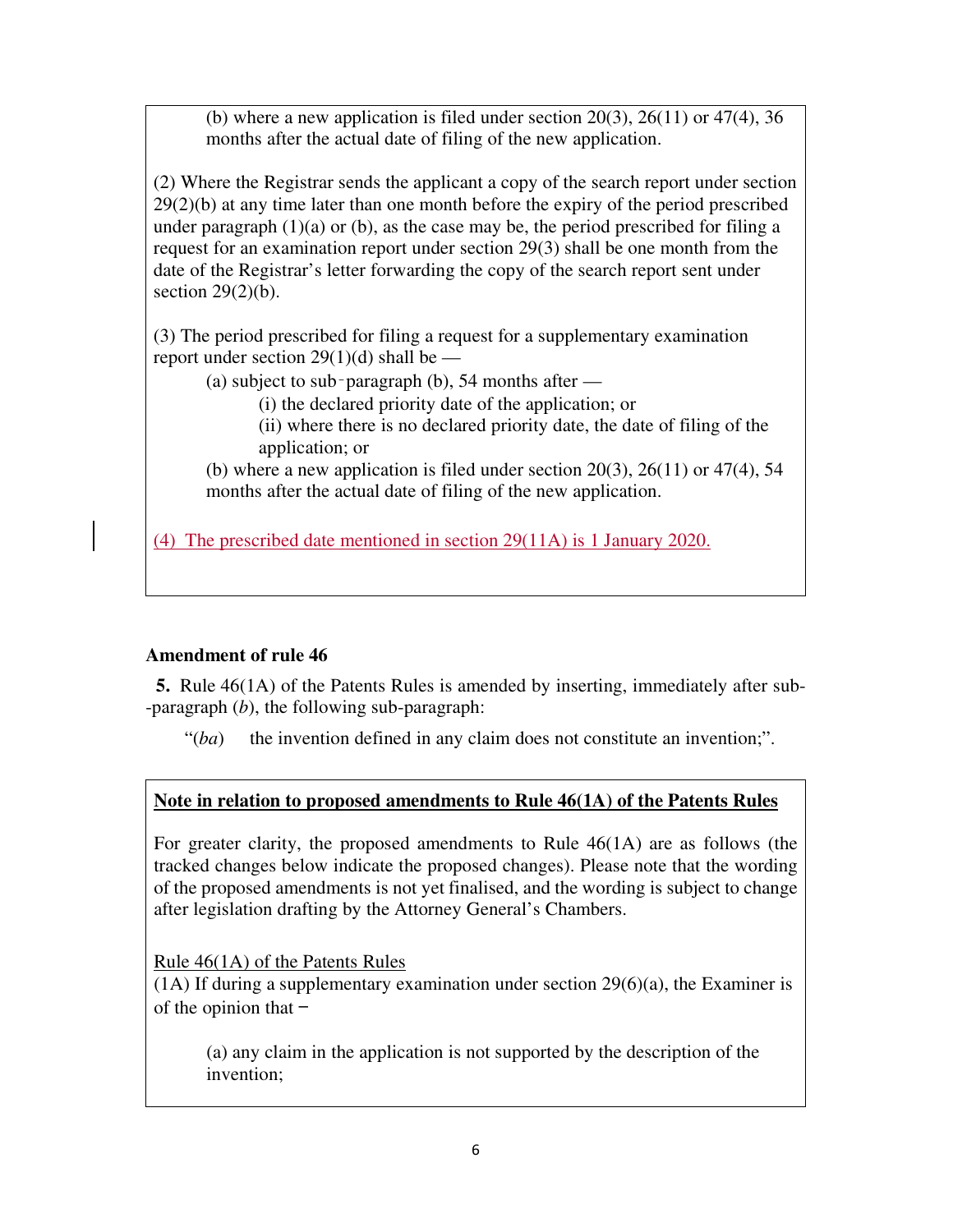(b) at the time the prescribed documents referred to in section  $29(1)(d)$  are filed, any claim in the application in suit is not related to at least one claim which  $-$ 

(i) is set out in the prescribed documents relating to the corresponding application, corresponding international application or related national phase application referred to in section  $29(1)(d)$ , or to the application in suit during its international phase; and

(ii) has been examined to determine whether the claim appears to satisfy the criteria of novelty, inventive step (or non-obviousness) and industrial applicability (or utility);

(*ba*) the invention defined in any claim does not constitute an invention;

(c) the invention is an invention referred to in section 13(2) that is not patentable;

(d) the invention is an invention referred to in section 16(2) that is not to be taken to be capable of industrial application;

 $(e)$  there is  $-$ 

(i) any other application for a patent for the same invention, with the same priority date, filed by the same applicant or his successor in title; or

(ii) any earlier grant of a patent for the same invention, with the same priority date, to the same applicant or his successor in title; or

(f) the application discloses any additional matter referred to in section 84(1) or (1A) or any matter referred to in section 84(2),

the Examiner shall notify the Registrar in writing of that opinion and shall state fully the reasons for his opinion.

#### **Amendment of rule 86**

**6.** Rule 86(4) of the Patents Rules is deleted and the following paragraph substituted therefor:

"(4) In the case of an international application for a patent (Singapore), where an English translation of a document or part of a document is required by the Act or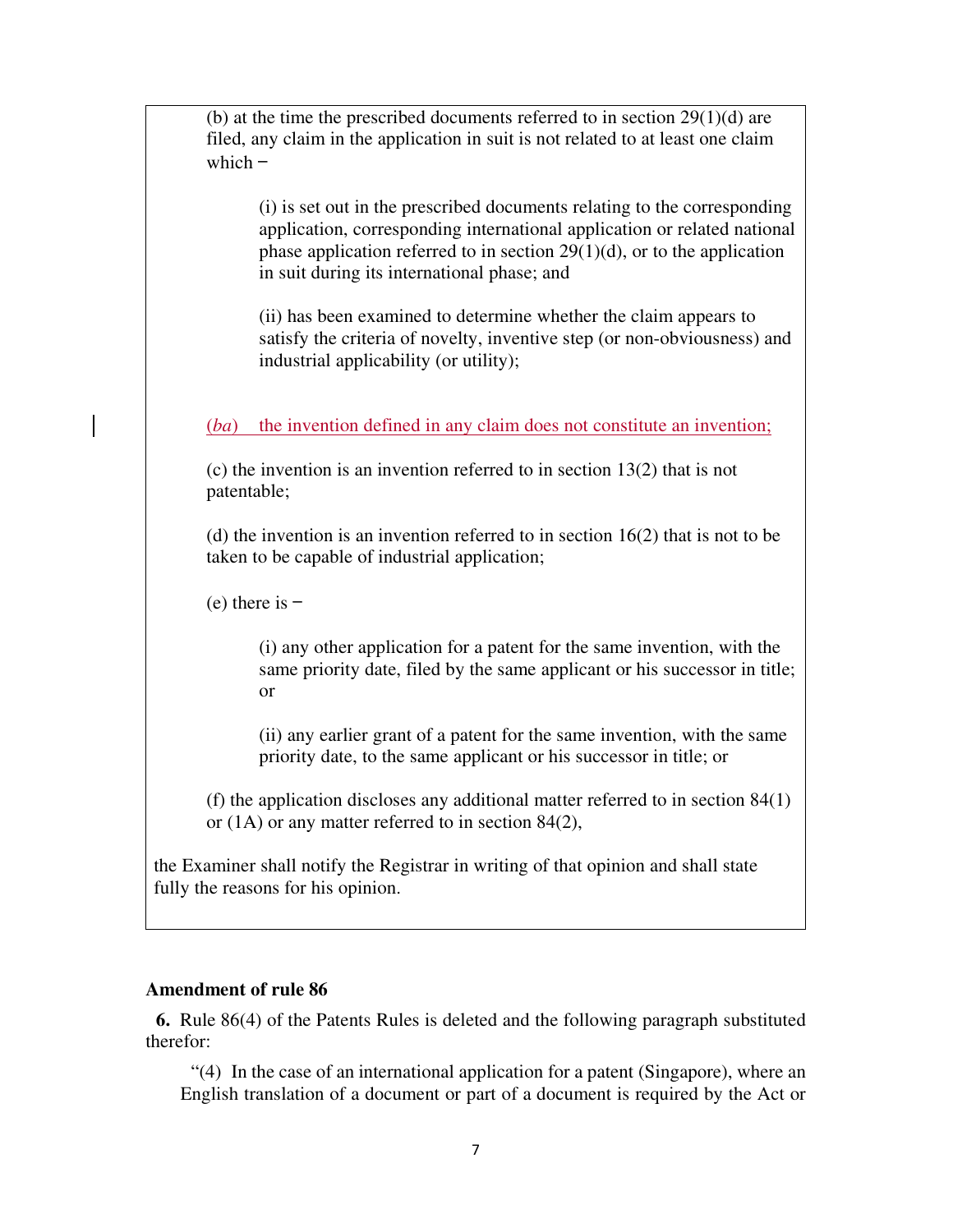these Rules to be filed before or at the time limit for entering the national phase, verification of the translation, as required under rule 112 and permitted by rule 51 *bis* 1(*d*) of the Regulations under the Patent Co-operation Treaty, may be given to the Registrar at any time before the end of 2 months from that time limit.".

# **Note in relation to proposed amendments to Rule 86 of the Patents Rules**

The proposed amendments to Rule 86(4) of the Patents Rules removes the current Rule  $86(4)(a)$  and  $86(4)(b)$  of the Patents Rules. The new proposed Rule  $8(1)$ ,  $8(2)$ and 8(3) (as shown above) shall apply to international applications for a patent (Singapore).

For ease of reference, the existing Rule 86(4) of the Patents Rules is extracted below:

Current Rule 86(4) of the Patents Rules (4) In the case of an international application for a patent (Singapore) —

> (a) rule 8(1) shall not apply if the applicant, on filing the application, states in writing to the receiving Office that the invention has been displayed at an international exhibition;

> (b) rule 8(2), (3) and (4) may be complied with at any time before the end of 2 months from the time limit for entering the national phase;

(c) [Deleted by S 366/2004]

(d) where an English translation of a document or part of a document is required by the Act or these Rules to be filed before or at the time limit for entering the national phase, verification of the translation, as required under rule 112 and permitted by rule 51 bis 1(d) of the Regulations under the Patent Co-operation Treaty, may be given to the Registrar at any time before the end of 2 months from that time limit.

For the savings and transitional provisions, please refer to the draft Rule 8(4) at the end of this Annex – "(4) Despite rule 6, rule 86(4) of the Patents Rules as in force immediately before the date of commencement of rule 6 continues to apply to or in relation to any international application for a patent (Singapore) the date of filing accorded under the Patent Co-operation Treaty of which is before that date."

## **Amendment of rule 108**

**7.** Rule 108 of the Patents Rules is amended —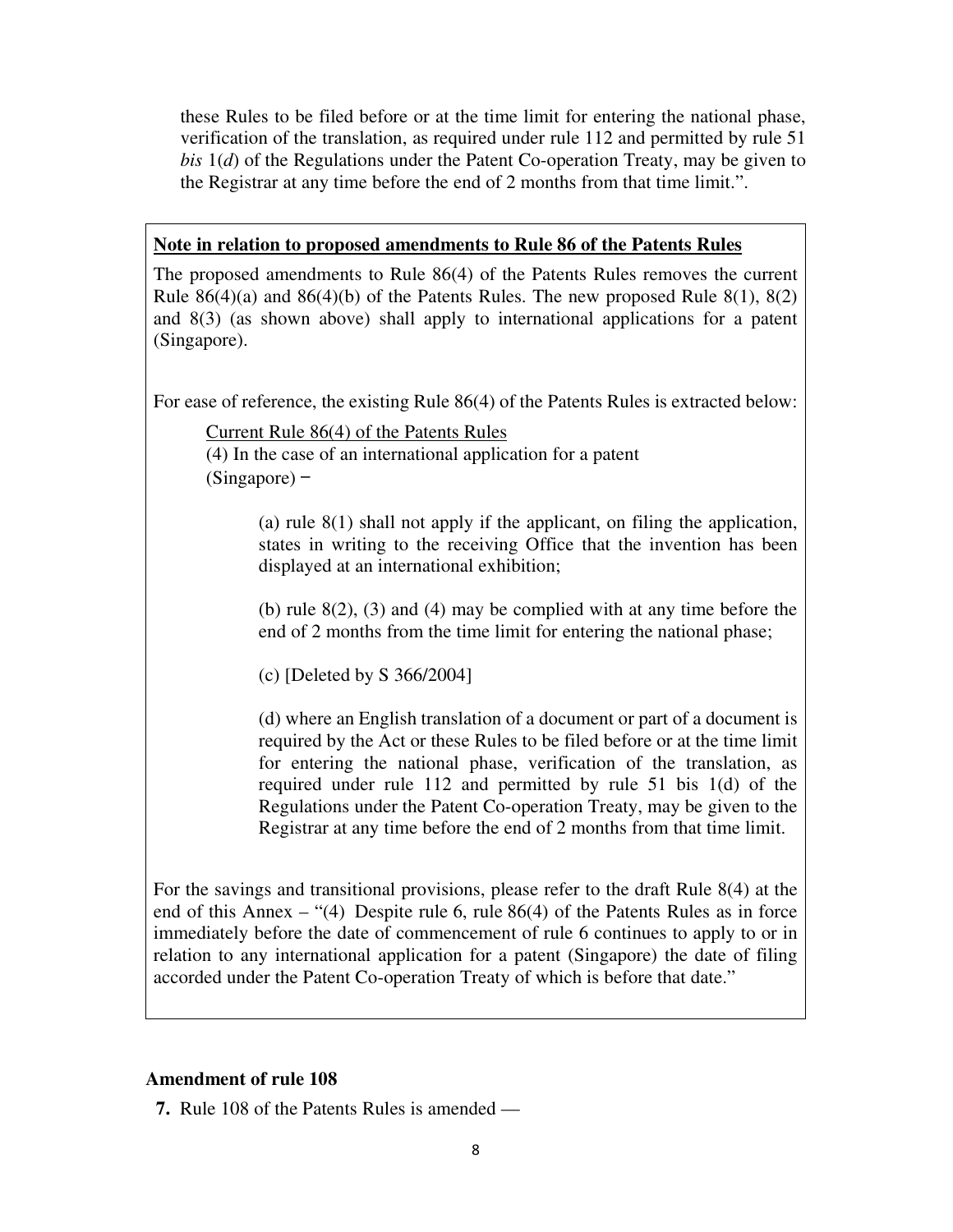- (*a*) by inserting, immediately after "(5)" in paragraph  $(2)(a)$ , the words "(except as provided in paragraph (7))"; and
- (*b*) by inserting, immediately after paragraph (6), the following paragraph:
	- " $(7)$  Where
		- (*a*) after receiving the search report under section 29(2)(*b*) of the Act from the Registrar, the applicant does not file a request for an examination report under section 29(3) within the period prescribed in rule 43; and
		- (*b*) the time prescribed under paragraph  $(4)(a)$  for filing a request for an extension of the period prescribed in rule 43 expires before, or within 3 months after, the date of commencement of section 3(*f*) of the Patents (Amendment) Act 2017,

the time prescribed in paragraph  $(4)(a)$  for requesting an extension of the period prescribed in rule 43 is extended to the end of 6 months after the date of commencement of section 3(*f*) of the Patents (Amendment) Act 2017.".

# **Note in relation to proposed amendments to Rule 108 of the Patents Rules**

The amendments to Rule 108 of the Patents Rules seek to implement the new Section 29(13) Patents Act arising from Section 3(*f*) of the Patents (Amendment) Act 2017.

For greater clarity, the proposed amendments to Rule 108 are as follows (the tracked changes below indicate the proposed changes).

The proposed date of commencement of Section 3(*f*) of the Patents (Amendment) Act 2017 will be sometime in the second half of 2017.

Rule 108 of the Patents Rules

Extension of time limits in general

108.—(1) Subject to paragraphs (2), (3) and (4) and rule 108A, any time or period prescribed by these Rules for doing any act or taking any proceedings, and any time or period specified by the Registrar under these Rules, may, on written request by a party made no later than 6 months after the first expiry of the time or period, be extended by the Registrar if he thinks fit, upon such notice to the parties and upon such terms as he may direct.

(2) Any time or period prescribed in any of the following provisions shall not be extended:

(a) paragraphs  $(1)$ ,  $(3)$ ,  $(4)$  and  $(5)$  (except as provided in paragraph  $(7)$ );

(b) rules  $8(1)$ ,  $9(1)$ ,  $(2)$  and  $(3)$ ,  $9A(1)$  and  $(2)(a)$ ,  $19(2)$ ,  $26(5)$ ,  $26A(1)$  and  $(5)(a)$ ,  $28(a)$ ,  $(b)$ ,  $(c)$  and  $(d)$ ,  $29(4)$ ,  $34(2)$ ,  $46(4)$ ,  $(4A)$  and  $(5)(c)$ ,  $49$ ,  $51(1)$ ,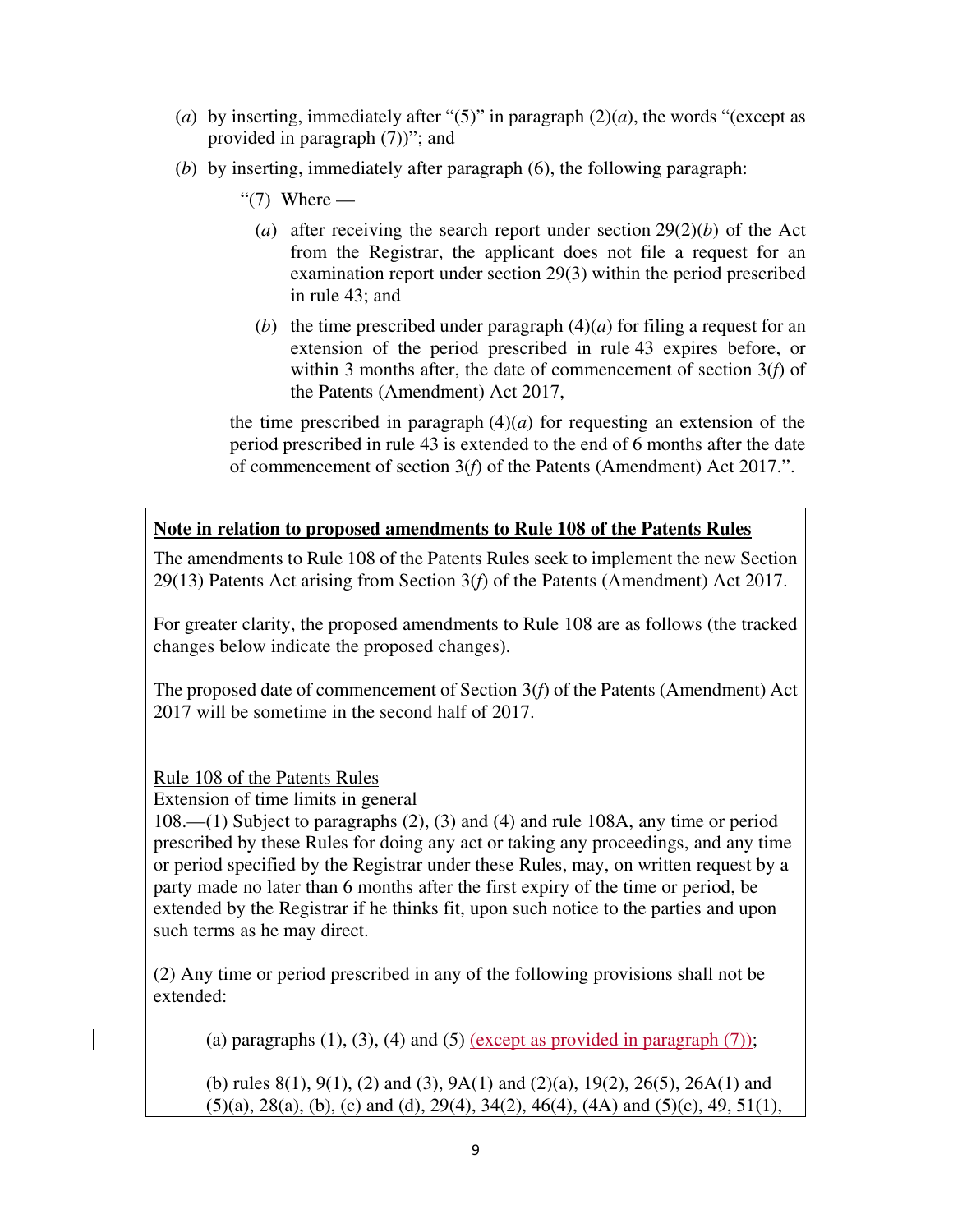(2) and (2A), 51A(1) and (2), 52(2), 53(1), 73(1), 74(1), 75, 85(1), 86(3A),  $88(8)(a)$ ,  $88A(11)$ ,  $91(3)$  and  $(5)$  and paragraph  $4(2)$  of the Fourth Schedule;

(c) rule 26(3) (except so far as it relates to the filing of the documents prescribed under rule  $26(4)(a)$  and (b));

(d) rule 26A(4) (except so far as it relates to the furnishing of the information prescribed under rule 26A(6)(b) and the filing of the documents prescribed under rule 26A(7)); and

(e) rule 34(5) (except so far as it relates to the furnishing of the information prescribed under rule 34(7)(b) and the filing of the documents prescribed under rule 34(8)).

(3) Any time or period prescribed in any of the following provisions shall be extended for a total period not exceeding 6 months, beginning immediately after the first expiry of the time or period for which the extension is sought, upon filing Patents Form 45 no later than 6 months after the first expiry of the time or period for which the extension is sought:

(a) rule 8(2), 9A(5), 9B(1) or (4), 9C(1), 17(3), 28(e) or (g), 45(2), 46A(2) or (5), 51A(3), 53(4), 67, 68, 84(1), 86(4)(b), 88(1) or 112(4) or (5)(b) or paragraph 1(3) of the Fourth Schedule;

(b) rule 26A(4) (so far as it relates to the furnishing of the information prescribed under rule 26A(6)(b) and the filing of the documents prescribed under rule 26A(7)); or

(c) rule 34(5) (so far as it relates to the furnishing of the information prescribed under rule 34(7)(b) and the filing of the documents prescribed under rule 34(8)).

(4) Any time or period prescribed in any of the following provisions shall be extended for a total period not exceeding 18 months, beginning immediately after the first expiry of the time or period for which the extension is sought, upon filing Patents Form 45 no later than 18 months after the first expiry of the time or period for which the extension is sought:

(a) rule  $18(1)$ ,  $19(11)$ ,  $26(2)$ ,  $28(f)$ ,  $34(1A)$ ,  $38$ ,  $42(3)$ ,  $43$ ,  $47(1)$  or  $86(1)$ ,  $(6)$ , (8) or (8A); or

(b) rule 26(3) (so far as it relates to the filing of the documents prescribed under rule  $26(4)(a)$  and  $(b)$ ).

(5) Without prejudice to paragraphs (3) and (4), the Registrar may, if he thinks fit, allow any time or period prescribed in any provision listed in paragraph (3) or (4) to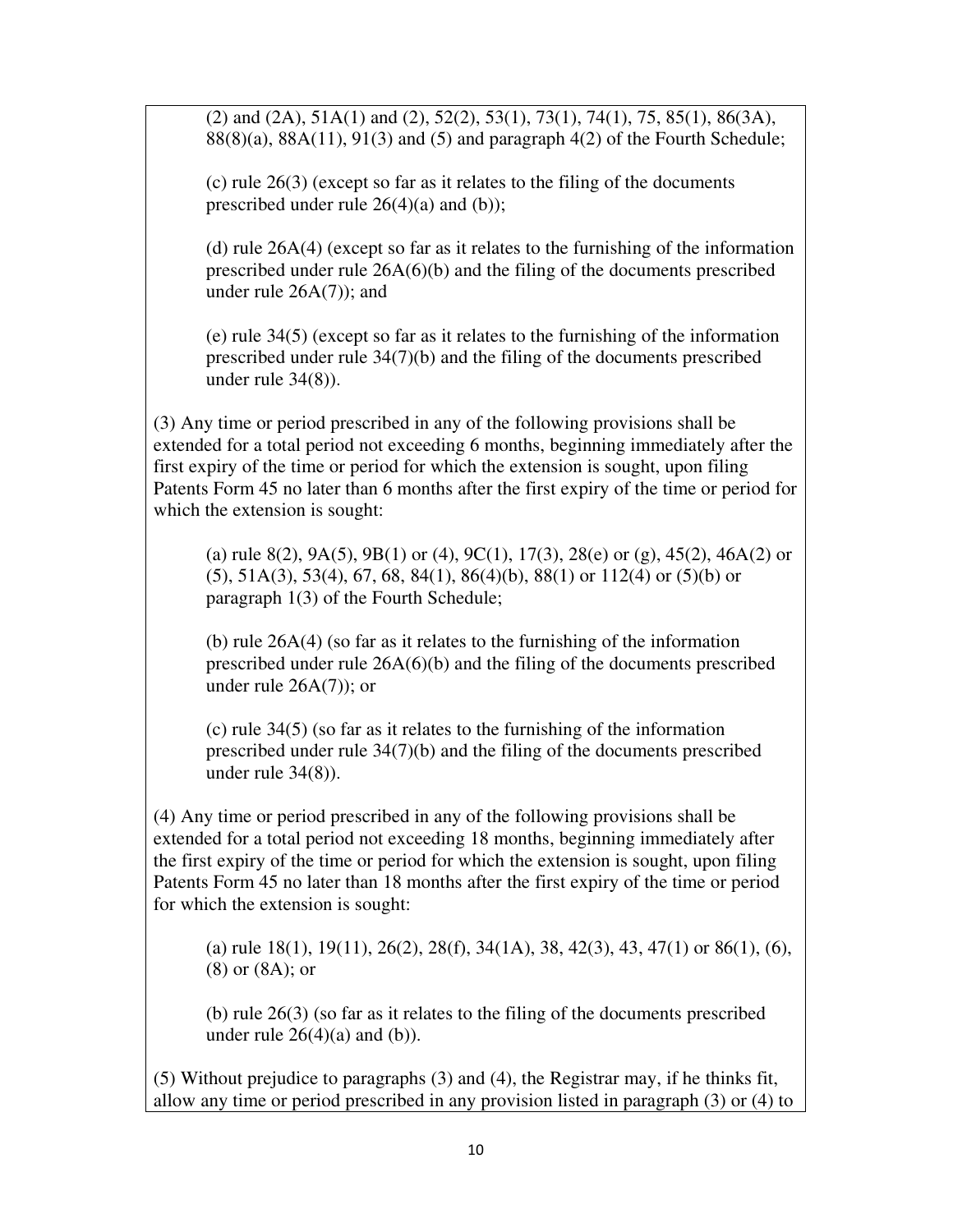be further extended, upon such terms as he may direct, if all of the following requirements are satisfied: (a) a request to further extend the time or period is made on Patents Form 45 — (i) in the case of a time or period prescribed in any provision listed in paragraph (3), no later than 6 months after the first expiry of the time or period; or (ii) in the case of a time or period prescribed in any provision listed in paragraph (4), no later than 18 months after the first expiry of the time or period; (b) the time or period has already been extended — (i) in the case of a time or period prescribed in any provision listed in paragraph (3), by 6 months; or (ii) in the case of a time or period prescribed in any provision listed in paragraph (4), by 18 months; (c) the request is accompanied by a statutory declaration, or an affidavit, setting out the grounds for the request. (6) A single request may be made under paragraph (5) for the extension of more than one time or period in the same proceedings if the extensions are to be made to a common date (but not otherwise).  $(7)$  Where — (*a*)after receiving the search report under section  $29(2)(b)$  of the Act from the Registrar, the applicant does not file a request for an examination report under section 29(3) within the period prescribed in rule 43; and (*b*)the time prescribed under paragraph  $(4)(a)$  for filing a request for an extension of the period prescribed in rule 43 expires before, or within 3 months after, the date of commencement of section 3(*f*) of the Patents (Amendment) Act 2017, the time prescribed in paragraph  $(4)(a)$  for requesting an extension of the period prescribed in rule 43 is extended to the end of 6 months after the date of commencement of section 3(*f*) of the Patents (Amendment) Act 2017.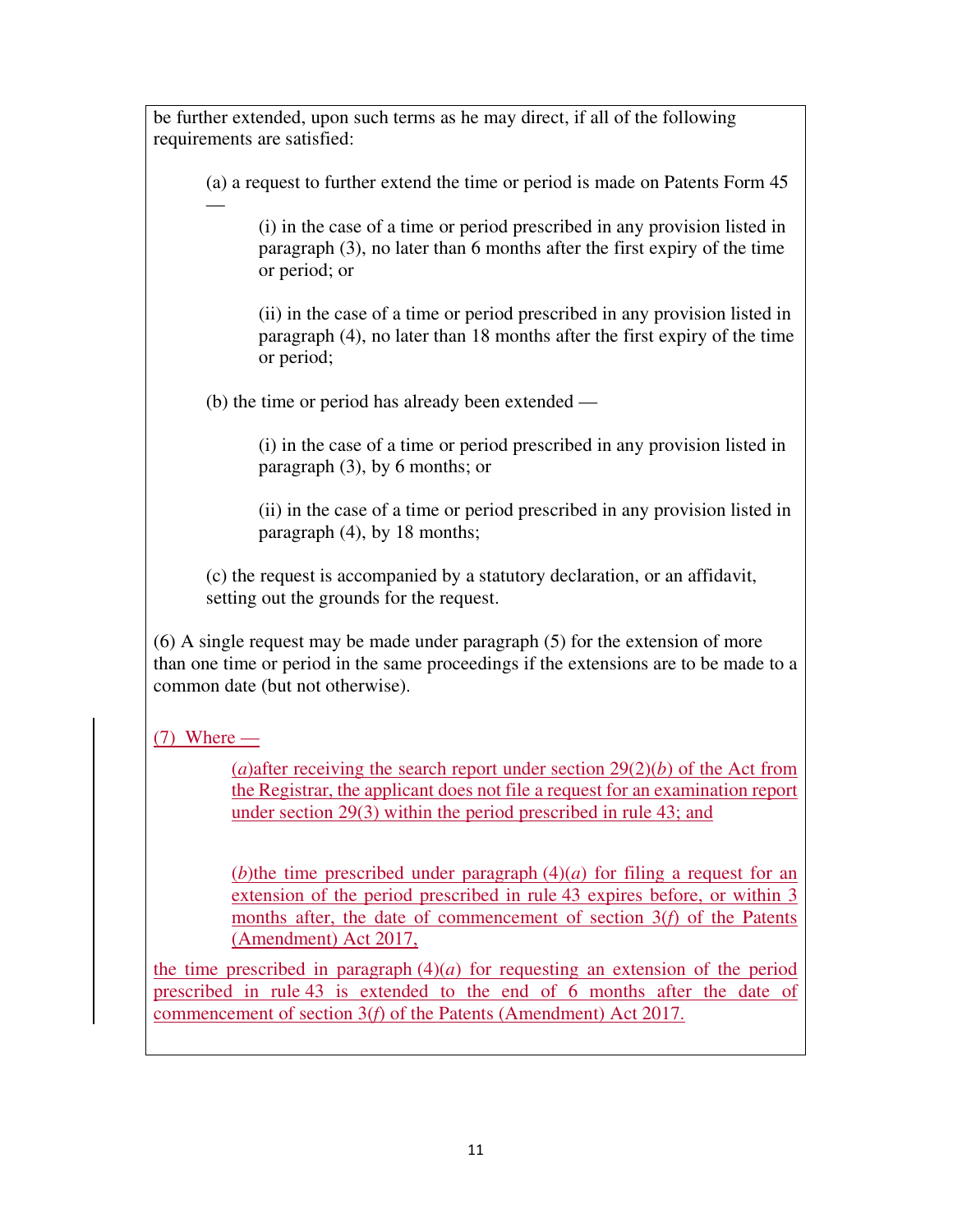## **Saving and transitional provisions**

**8.**—(1) [Placeholder for savings and transitionals for Rule 2, please see the note in the box below]

(2) Rule 3 does not apply to or in relation to any application for a patent the date of filing of which is before the date of commencement of rule 3.

[(3) Placeholder for savings and transitionals for Rule 5, please see the note in the box below]

(4) Despite rule 6, rule 86(4) of the Patents Rules as in force immediately before the date of commencement of rule 6 continues to apply to or in relation to any international application for a patent (Singapore) the date of filing accorded under the Patent Cooperation Treaty of which is before that date.

Made on 2017.

## **Note on the savings and transitional provisions**

For the savings and transitionals for Rules 2 and 5 (which seek to amend Rule 2A(3) and 46(1A) of the Patents Rules), we intend to have provisions that are similar to those seen in Sections 28(1), 28(2) and 28(3) of the Patents (Amendment) Act 2012. These are the savings and transitional provisions that relate to the current Section 29 of the Patents Act. Section 6 of the Patents (Amendment) Act 2012 was the provision that gave birth to the current wording of Section 29 of the Patents Act).

The references to "[relevant provisions]" below are to Rule 2 or Rule 5.

**Proposed Subparagraphs (1), (2) and (3)**

.

- (1) Subject to subparagraph (2) and (3) below, [relevant provisions] shall not apply to:
	- (a) any application for a patent that is filed before the date of commencement of the relevant provisions, $\frac{1}{1}$  or to any patent granted pursuant to any such application, and
	- (b) [provisions of the Patents Rules] in force immediately before that date shall continue to apply to every such application for a patent and every such patent as if the relevant provisions had not been enacted.
- (2) The [relevant provisions] shall apply to  $-$

<sup>&</sup>lt;sup>1</sup> For national applications, this refers to the filing date accorded under Section 26(1) Patents Act, and for international applications for a patent (Singapore), this refers to the date that has been accorded under the PCT under Section 87(1)(a) Patents Act.